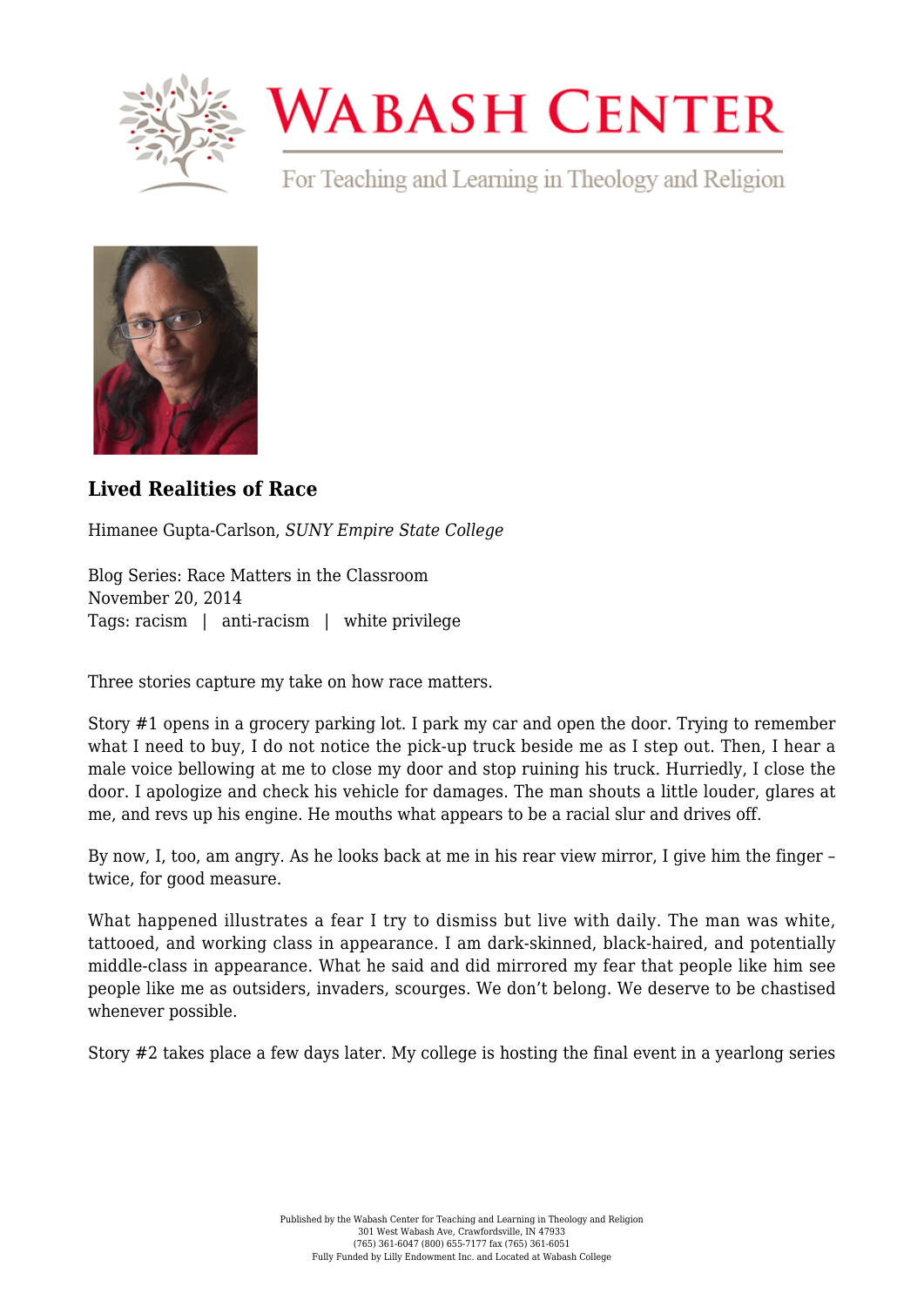of celebrations of the diverse cultures that comprise America. Events throughout the year paid homage to Native Americans, Latinos, African Americans, and women. Now, it's time to celebrate Asians and I am speaking.

Because available dates were scarce, a decision was made to combine diversities and celebrate Asians, Jews, and LGBTQs with one event. As part of the planning committee for the event, I welcomed the conjoining of celebrations as an opportunity to look at theories of intersectionality from the lens of lived experience. I had proposed that a Jewish faculty member and a colleague who identified as lesbian speak with me. But we were encouraged to keep our remarks brief and non-academic so the event would be fun. Fun was defined as rainbow-frosted cupcakes, the (unsuccessful) search for a performer who could inhabit all three identities simultaneously (such as a gay Asian rabbi), and an activity that would encourage participants to explore their identities through the creation of collages.

At this event, I tell the story of the parking lot. In doing so, I remark that on the basis of appearances alone, the truck driver had perceived me as foreign and uppity and I had perceived him as white and working class. What, I ask, might have been the situation if it had been a white male of a similar class as myself? How might I have reacted differently?

Story #3 takes place in Ferguson, Missouri. A white police officer shoots an African American male and kills him. Like my encounter in the parking lot, the shooting exemplifies one reality that black males particularly and other individuals of color live with – in a society that claims race does not matter, their lives are constantly at risk.

I did not think my first two stories overlapped with the Ferguson shooting until I read a contribution to this blog from Marcia Y. Riggs. Riggs wrote, "Race matters because the politics of race is a politics of denial." Race, Riggs noted, "is intrinsic to our lives" and race matters because "the bodies and experiences of our students and ourselves as teachers matter."

Planning the college diversity event was uncomfortable. I kept feeling as if others thought I was being difficult. I suggested that we use the terms "Asian American" or "Asian Pacific American" in place of "Asian," but these terms were dismissed as too complex. A scholarly panel on intersectionality was labeled too academic. Increasingly, I felt like an obstacle: I wanted to talk about race and identity; others on the committee wanted to have fun.

I shared the story of the parking lot because it complied with the mandate to be brief. Provocatively, my story launched a dialogue that continued for three quarters of an hour, cutting into the fun.

In avoiding the complexity of race, we miss the chance to explore how we, as a nation, are rich in our diversities of experiences and peoples, and might grow richer still. By treating race as something that does not matter, we dismiss incidents like Ferguson as aberrations instead of moments from which we can teach and learn and grow. The fact that my story stimulated dialogue suggests that confronting race might look less fun on the surface but is ultimately more enriching beneath.